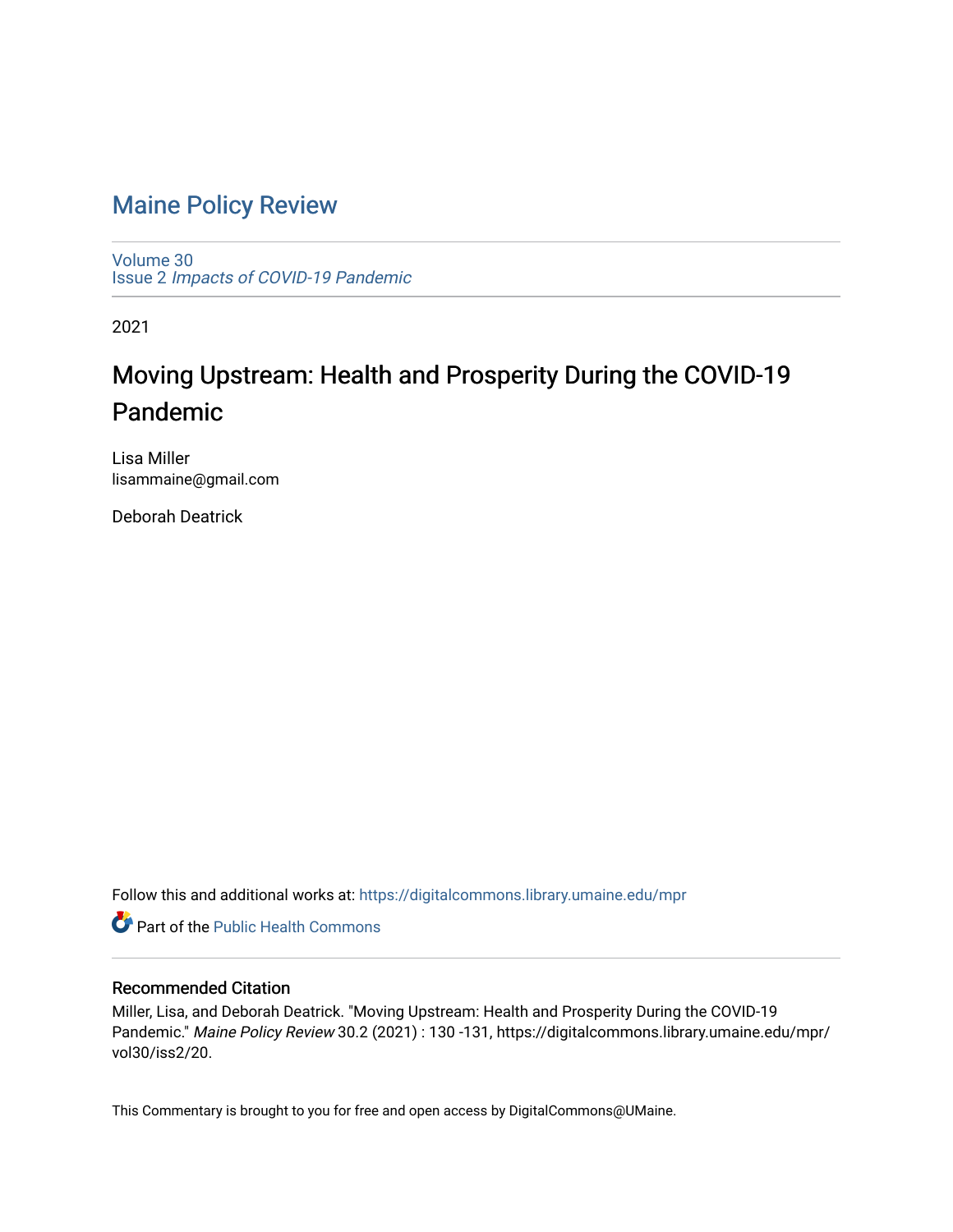### COMMENTARY

# <span id="page-1-0"></span>Moving Upstream: Health and Prosperity During the COVID-19 Pandemic

### by Lisa Miller and Deborah Deatrick

The COVID-19 pandemic created<br>unprecedented disruptions in our communities and workplaces. Healthcare and emergency service providers struggled to staff health facilities and find personal protective equipment as they faced coronavirus exposure. Direct care workers and retail employees who could not afford to miss work endured risky working conditions. Many childcare providers closed their doors leaving frontline workers without options for their children. Hunger among all age groups rose dramatically. Shocking racial disparities in virus detection, care, and mortality surfaced. Downtowns and small businesses lost revenues and staff in shutdowns. Real estate pressures reduced housing availability for lowand middle-income people and renters, forcing many into perilous housing situations.

Everyone everywhere was unprepared for a disruption of this magnitude. As COVID-19 spread, new fissures emerged. Early efforts by government public health agencies stumbled, revealing system weaknesses from decades of neglect and underfunding. Furthermore, Maine had the dubious distinction of having some of the worst outcomes for communities of color in the country (Miller [2020](#page-2-0)). Past administrative actions, at the national and state levels, dismantled the fragile medical and public health systems that were in place, unduly increasing hardships for individual and families, communities, and the state.

Well before the pandemic halted normal life, Maine public health advocates had begun gathering leaders from diverse organizations to confront the challenges weakening the state. Maine's health status rankings were plummeting (United Health Foundation [2021](#page-2-1)), access to health care in rural areas was decreasing as hospitals and clinics closed, and healthcare providers were harder to find. This group met to explore connections between their work and that of other sector leaders to build a social determinants of health model, one that would reflect the conditions in which we are born, live, learn, work, play, worship, and age (Krech 2011; US CDC [2021](#page-2-2)).

A cross-sector alliance began to form, which became the Maine Alliance for Health and Prosperity. The fundamental driver behind this Alliance was the recognition that the health of Maine's economy is inextricably linked to the health and well-being of its people and communities. Efforts to improve health often focus on prevention and treatment of diseases—admirable aims, but insufficient on their own. The Alliance's vision is built upon research and collective experience showing that social and economic factors exert the biggest impact on health (40 percent), followed by behaviors (30 percent), clinical care (20 percent), and the physical environment  $(10 \text{ percent.})$ <sup>1</sup>

Although Maine has a long history of successful work in coalitions, they have largely been focused on single issues. This effort sought to breach those silos by creating a more cross-cutting approach. Funding from visionary early investors the Bingham Program and the Betterment Fund—gave the Alliance the start it needed to move forward.

The release of Governor Mills's 10-year economic development strategy (Maine DECD [2019](#page-2-4)), emphasizing the necessity for cross-sector approaches, further fueled efforts by these leaders to amplify the connection between health of communities and economic prosperity. Work on implementing the economic development strategy had barely begun when COVID-19 struck, putting most of the recommended actions on the back burner. As Maine's COVID-19 recovery played out, Governor Mills convened a panel of 37 leaders in May 2020 to craft an economic recovery plan—a "look to the future to offer recommendations to build a bridge to economic prosperity." (Governor's ERC 2020). These two reports and the more recent *Maine Jobs and Recovery Plan* (Office of the Governor [2021\)](#page-2-5) provide a comprehensive foundation on which to "build back better" to strengthen our economy and improve the health and well-being of all Maine people and communities.

The Alliance laid out an early plan of work that included (1) identifying and underscoring social factors that simultaneously affect Maine's economy and health, (2) engaging additional visionary individuals in this collaborative effort, and 3) developing a bold policy agenda and action plan. But it, too, was derailed by the pandemic. The crises that emerged as the spread of COVID-19 accelerated sharpened the link between public health, private sector medical care, and economic security. Mobilized by the declaration of the US Federal Reserve Bank that the economy will not recover until the virus is under control (Rosengren [2020](#page-2-6)), the